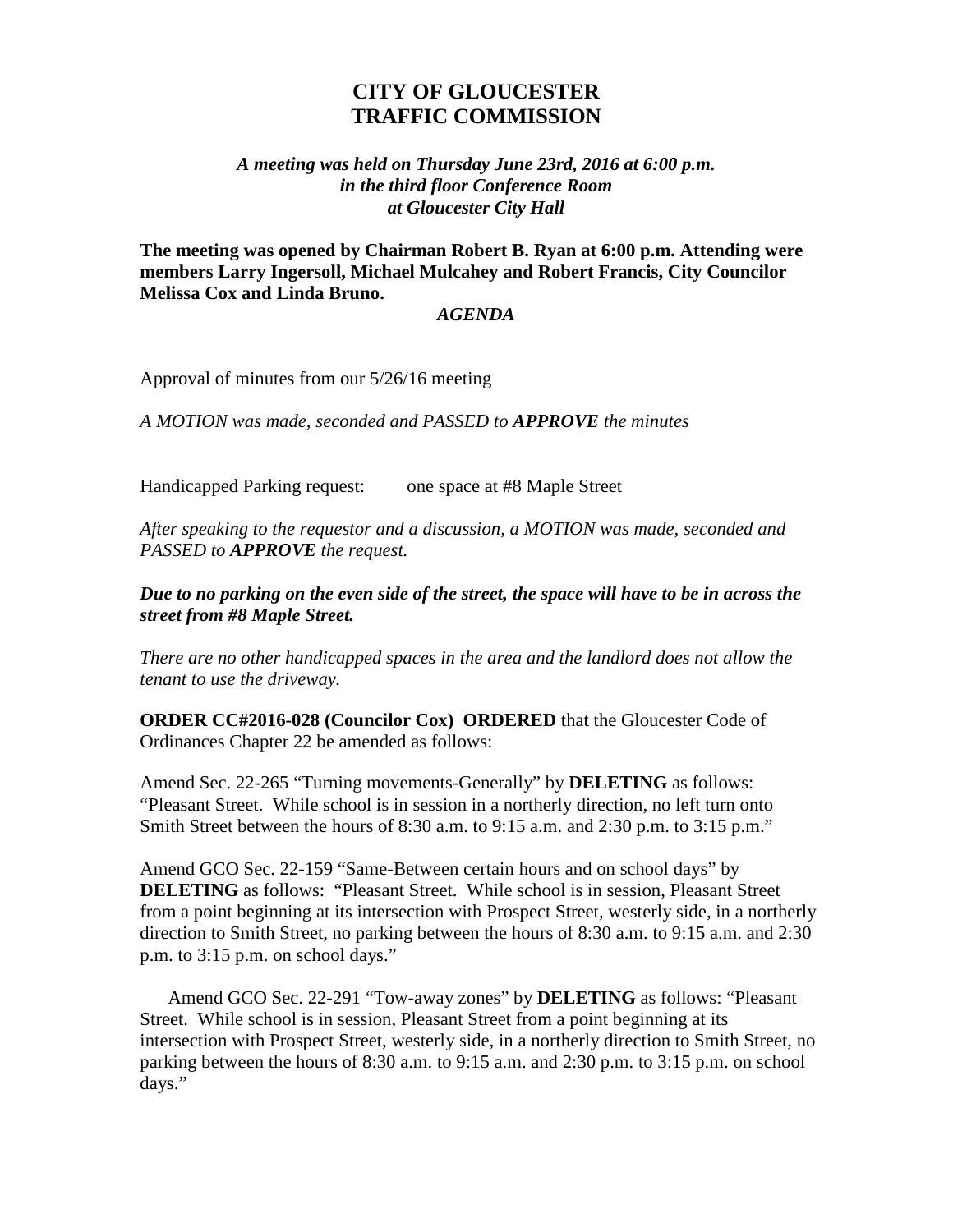*A MOTION was made, seconded and PASSED to APPROVE the DELETIONS from the ordinances.*

*This order removes the parking restriction put in place for the use of St. Ann's by the West Parish School.*

**ORDER CC#2016-032 (Councilor LeBlanc) ORDERED** to request that the Traffic Commission review the traffic patterns and no parking at the intersection of Maplewood Avenue and Gloucester Avenue; and that the Traffic Commission make a written recommendation to the Ordinance & Administration Standing Committee on the findings of their review including whether any traffic ordinance amendments are recommended.

*After a discussion, a MOTION was made seconded and PASSED to RECOMMEND the following change:*

*Amend Sec. 22-270 (Parking Prohibited etc.) by ADDING: Maplewood Avenue, easterly side, from it's intersection with Gloucester Avenue, in a southerly direction, for a distance of 100 feet (pole #1371)*

*Amend Sec.22-291 (Tow Zones) by ADDING: Maplewood Avenue, easterly side, from it's intersection with Gloucester Avenue, in a southerly direction, for a distance of 100 feet (pole #1371)*

*Since the reconfiguration of the corner, there is an unsafe condition that exists in front of #135 Maplewood Avenue. This matter has been looked into by Councilor Steven LeBlanc and DPW Director Mike Hale before being brought up to the TC.*

*The following was continued from our January meeting:*

**Order #CC2016-002 (Councilor Cox) ORDERED** that the City Council request that the Traffic Commission conduct a study of the tractor trailer parking on Rogers Street, and that their study include (1) what areas are currently tractor trailer parking; (2) what areas are currently tractor trailer parking but are not being used as such; and that the Traffic Commission make a written recommendation to the Ordinance & Administration Standing Committee on the findings of their review including whether any traffic ordinance amendments are recommended.

*(January meeting) After discussion the matter with Councilor Cox and viewing maps of the area, it was decided to CONTINUE the matter until more research into the current use as well as a meeting with the area businesses which would be concerned can be held.* 

*The TC may be in favor of moving some of the truck parking on Harbor Loop (making that area more tourist friendly) onto Rogers Street. Signs for truck parking are in poor shape and will need to be replaced and after that, better enforcement of the area is needed.*

*Councilor Cox suggested continuing the matter until at least March. A MOTION was made, seconded and PASSED to CONTINUE the matter.*